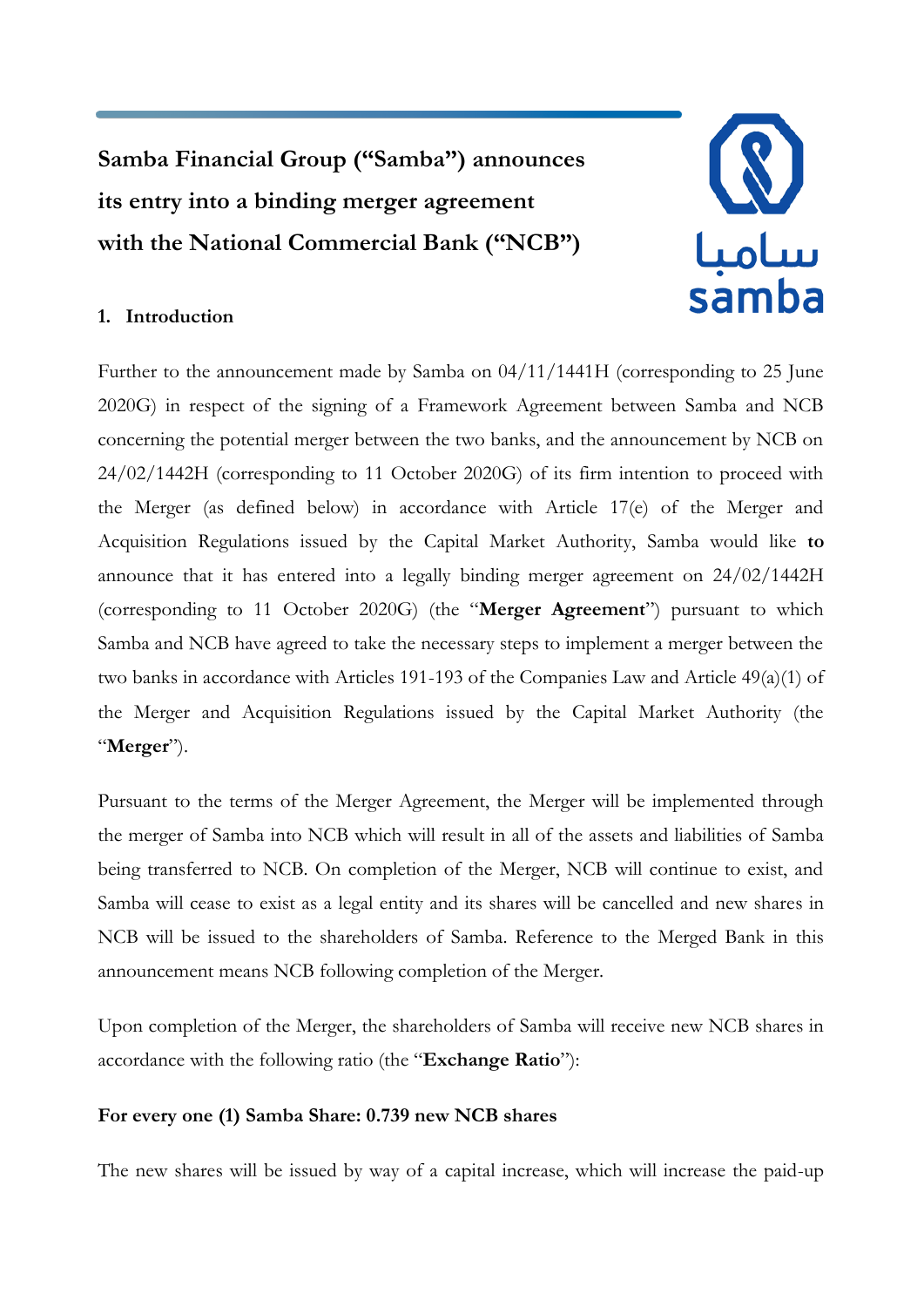

capital of NCB by 49.3% from SAR 30,000,000,000 to SAR 44,780,000,000 and the number of its issued shares will increase from 3,000,000,000 shares to 4,478,000,000 shares.

Based on the Exchange Ratio and the closing price of SAR 38.50 per NCB share on October 8, 2020 (the last business day prior to this announcement), each Samba share is valued at SAR 28.45 and Samba's issued ordinary share capital at approximately SAR 55.7 billion.

This represents a premium of 3.5% to the closing share price of Samba of SAR 27.50 on October 8, 2020 (the last business day prior to this announcement). This also represents a 23.7% premium to the closing share price of Samba of SAR 23.00 on 24 June 2020 (the last business day prior to the signing of the Framework Agreement). The Exchange Ratio implies a price to tangible book value multiple as at 30 June 2020 of 1.20 times for Samba (based on the Exchange Ratio and the closing share price of NCB of SAR 38.50 on October 8, 2020, being the last business day prior to the date of this announcement).

On completion of the Merger, Samba's existing shareholders will own 32.6% and NCB's shareholders will own 67.4% of the Merged Bank. The substantial shareholders of the Merged Bank will be the Public Investment Fund (PIF) (37.2%), the Public Pension Agency (PPA) (7.4%), and the General Organisation for Social Insurance (GOSI) (5.8%).

The treatment of any entitlement to a fractional share that results from the Exchange Ratio calculation above shall be in accordance with the mechanism set out in the board circular to be published by Samba in due course.

The board of directors of Samba, who have been so advised by Morgan Stanley Saudi Arabia as to the financial terms of the Merger, consider the terms of the Merger to be fair. In providing its advice to the board of directors of Samba, Morgan Stanley Saudi Arabia has taken into account the commercial assessments of the board of directors of Samba.

There will be no immediate change for customers as a result of today's announcement. Both banks will remain independent and separate and both will continue to operate a business as usual service until the Merger has completed. Samba does not expect that the Merger, if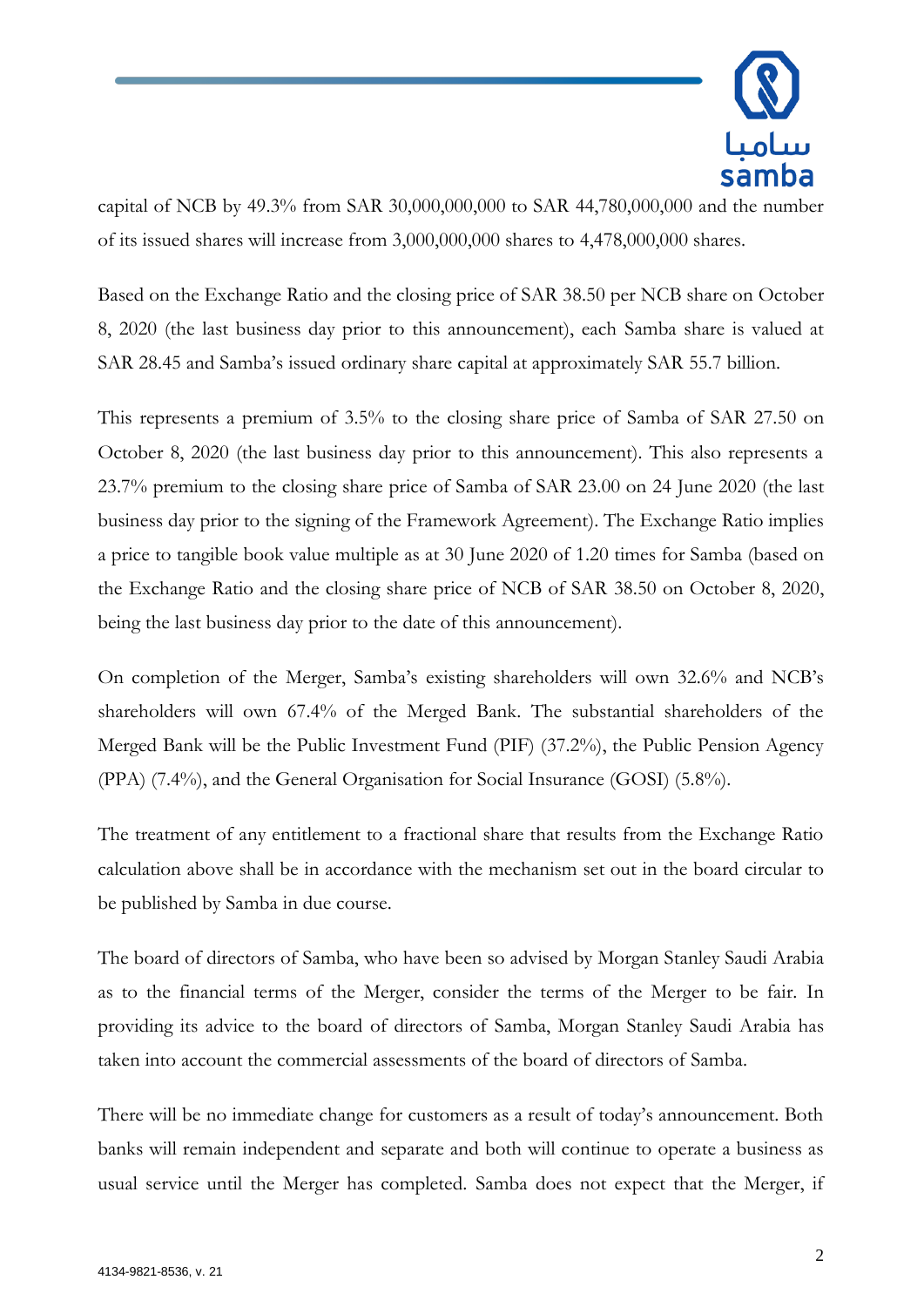

completed, will result in the involuntary redundancy of employees.

Completion of the Merger is not guaranteed and is subject to a number of conditions and approvals including regulatory and shareholders approvals. The Merger Agreement further prescribes the events on which the Merger Agreement might be terminated and the Merger halted. The conditions to the Merger and termination events are further explained in Section 3 of this announcement.

## **2. Rationale for the Merger**

The Merger will create a regional powerhouse with SAR 837 billion (U.S.\$ 223 billion)<sup>1</sup> in assets, uniquely positioned to accelerate the transformation of Saudi Arabia's banking landscape and deliver progress towards Vision 2030.

Samba's current chairman, Ammar AlKhudairy, commented: "*Our merger with NCB will create a universal bank – a local leader and a regional powerhouse that aims to unlock considerable value for shareholders, provide exceptional banking services for the people of Saudi Arabia and help local entrepreneurs capitalize on opportunities for domestic and international business growth. This merger process marks the start of a new era for Saudi banking and will be a catalyst for the realisation of many of Vision 2030's goals. We are focused on making sure that the combined and larger bank comes together seamlessly to serve our customers, partners, investors and invaluable talent across both teams*."

NCB's current chairman, Saeed Al-Ghamdi, commented: "*Saudi Arabia is undergoing a historic transformation with Vision 2030. Such a transformation requires a robust financial services sector, especially highly capitalised, resilient banks that can fund economic development, as well as support Saudi Arabia's trade and capital flows with the region and the rest of the world. Our ambition is to create a national champion that can facilitate the transformation envisaged under Vision 2030 and create a pioneer for nextgeneration banking services that nurtures tomorrow's industry leaders*."

*Strengthened competitive position*

<sup>1</sup> Based on aggregated financials as at 30 June 2020.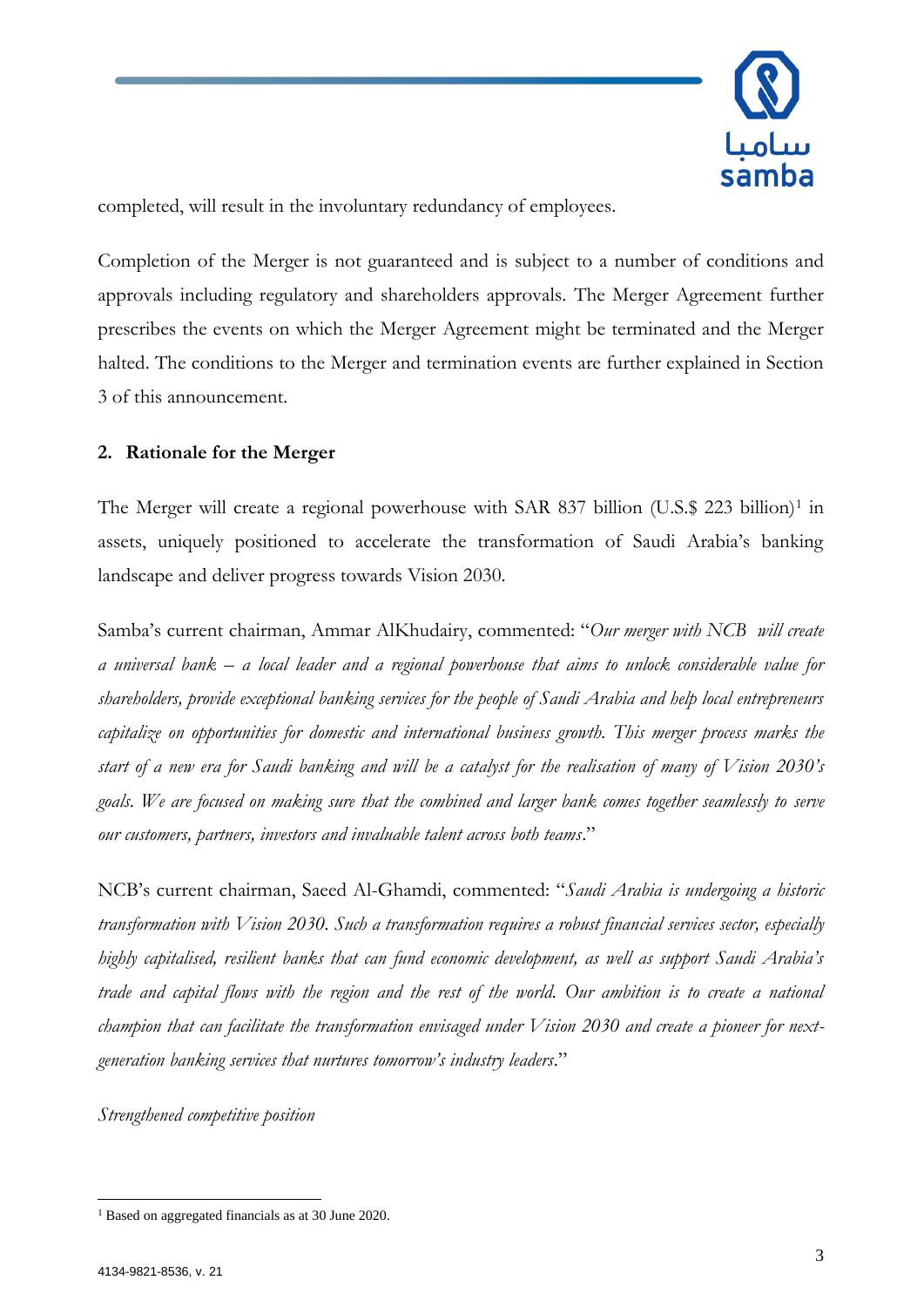

The Merged Bank will become the largest bank in the Kingdom<sup>2</sup> and a leading bank in the Middle East region with SAR 171 billion (U.S.\$ 46 billion)<sup>3</sup> in market capitalization.

At a local level, the Merged Bank will become the Kingdom's largest bank<sup>2</sup> serving approximately 25% of the retail and wholesale banking market.<sup>2</sup> The Merged Bank would have SAR 837 billion (\$223 billion)<sup>3</sup> in assets (this represents a market share of 32%)<sup>24</sup>, SAR 468 billion (U.S.\$ 125 billion)<sup>3</sup> in performing loans (this represents a market share of 29%)<sup>24</sup>, around SAR 568 billion (U.S.\$ 151 billion)<sup>3</sup> in customer deposits (this represents a market share of 30%)<sup>2</sup> <sup>4</sup>, a half year operating income of around SAR 15 billion (U.S.\$ 4 billion)<sup>3</sup> (this represents a market share of  $30\%$ )<sup>24</sup> and net income of around SAR 7 billion (U.S.\$ 2) billion)<sup>3</sup> (this represents a market share of 38%)<sup>24</sup> and a combined equity base of SAR 120 billion (U.S.\$ 32 billion)<sup>24</sup>. The Merged Bank will also become the number one bank in the Middle East by net income. 2

The Merged Bank will have a universal and balanced banking platform across all business lines. Operating income<sup>1</sup> for the Merged Bank broken down into the following segments: 41% retail banking, 25% corporate banking, 23% treasury, 6% international and 5% capital markets.

The scale of the Merged Bank will help achieve industry leading returns and productivity levels.

## *Highly complementary banks*

The Merged Bank will leverage Samba and NCB's leading retail banking franchises, serving 26%<sup>5</sup> of the market in retail loans and 29%<sup>1</sup> of the market in retail liabilities. Building on these capabilities, the Merged Bank aspires to deliver best-in-class digital solutions, drive homeownership through growth in residential finance, foster SME development and lending

<sup>&</sup>lt;sup>1</sup> Based on aggregated financials as at 30 June 2020.

<sup>&</sup>lt;sup>2</sup> Based on aggregated financials as at 30 June 2020 and data available on relevant banks' websites.

<sup>&</sup>lt;sup>3</sup> Based on market capitalization and exchange rates from local currencies to U.S.\$ as at 8 October 2020.

<sup>&</sup>lt;sup>4</sup> Total market share calculations assume total market is formed of top 11 banks. If one of these banks has a negative value for any metrics, it is excluded from the market shares calculations of the specific metrics.

<sup>5</sup> Based on retail performing loans balances as at 30 June 2020.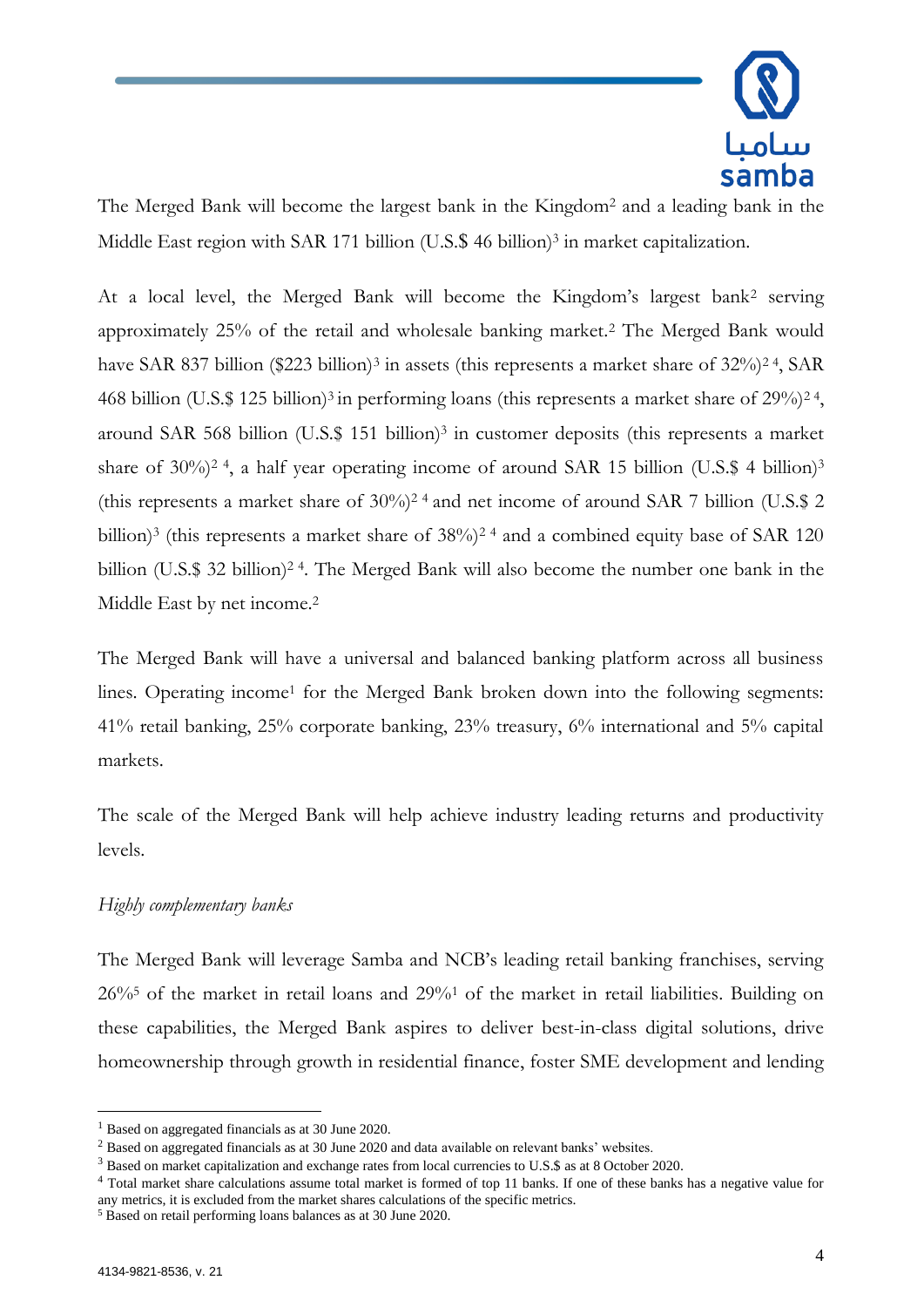

and promote financial literacy and a culture of saving.

On the corporate banking side, the Merged Bank will leverage Samba's leading customer network and NCB's position as the largest institutional lender<sup>2</sup> and specialized financier<sup>2</sup> in the Kingdom to extend 27%<sup>6</sup> of corporate performing loans in the Saudi market. The ambition of the Merged Bank is to become the foremost trusted partner for top-tier Saudi corporates and institutions to support the Kingdom's landmark deals and mega projects, whilst facilitating trade and capital flows between the Kingdom and regional and global markets.

Building on the complementary portfolios of the two banks, the Merged Bank will become a leader in treasury and capital markets, managing assets of SAR 316 billion (U.S.\$ 84 billion)<sup>1</sup> in treasury assets (equivalent to 36% in market share), allowing for strong cross-selling capabilities.

The Merged Bank will own both Samba Capital & Investment Management Company and NCB Capital Company, who, together would form the biggest asset manager, brokerage and investment bank in Saudi Arabia. The integration of those two companies, to achieve the best synergies, will be studied as part of the integration plan for both banks and will be decided as part of the integration or by the Merged Bank's board after completing the Merger.

### *Enhanced multi-channel distribution*

The Merged Bank would be able to offer its customers end-to-end digital products and services and deliver convenient solutions through the development of new digital propositions. The Merged Bank will immediately provide unparalleled accessibility across the Kingdom, with 501 branches, 4,136 ATM machines and 126,831 point of sale devices (POS).<sup>7</sup>

<sup>&</sup>lt;sup>6</sup> By corporate performing loans balances as at 30 June 2020, includes overdrafts wherever such delineation was provided in publicly available financial statements.

 $\overline{7}$  Based on aggregated numbers as included in SAMA's August 2020 Bulletin.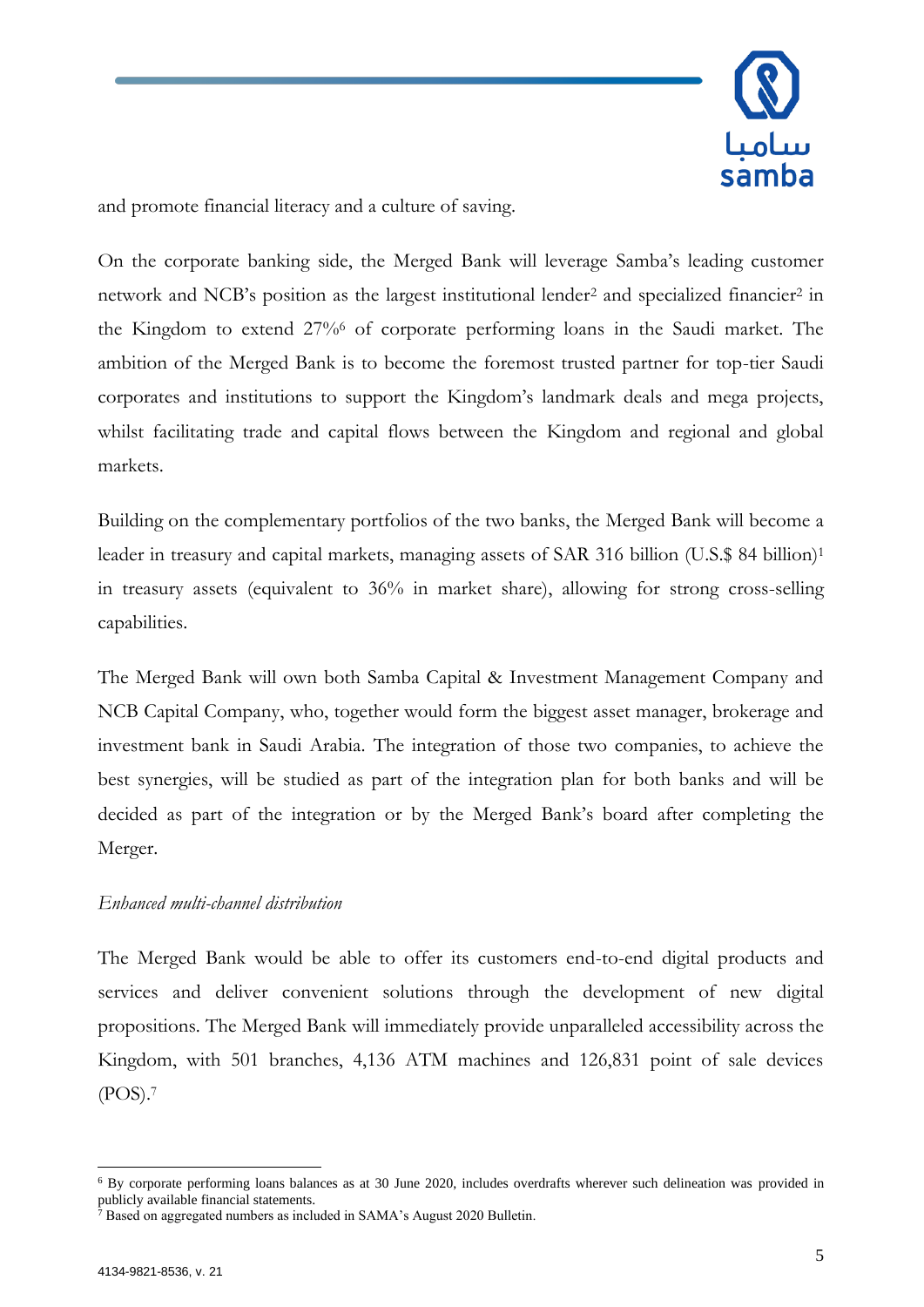

# *Digitalisation*

The Merged Bank is in a position of strength; both banks have increasing digital penetration in the banking sector and digital financial transactions. In addition, in 2019, Samba was awarded best online cash management and treasury platform and NCB was awarded best mobile banking application in the Kingdom.

The Merged Bank plans to double down on digital and analytics and continue to enhance its artificial intelligence tools. It will aim at digitalising all products and services end-to-end and introduce cutting-edge technologies to its customers. It plans to grow the market through new ventures and partnerships and will heavily invest in data and analytics to create unparalleled and personalized customer experiences.

# *Enhanced liquidity and solid capital position to pursue growth*

The Merged Bank will aim to leverage the cross-selling capabilities of both banks through an improved operating model and the optimization of both banks' investment portfolios, benefitting from a robust and diversified funding structure, as well as an enhanced liquidity profile with an 82%<sup>1</sup> loan to deposit ratio (LDR). This is complemented with a solid and robust capital position. This strong foundation will allow the Merged Bank to pursue growth opportunities in local and global markets.

# *Catalysing delivery of Vision 2030*

The Merged Bank will play a vital role in unlocking opportunities presented by Vision 2030's transformational agenda. The scale of the Merged Bank and its strong funding and capital base will allow it to tap into key growth areas and invest in rapidly developing sectors and projects in the Kingdom, accelerate growth in the SME sector, promote growth in housing stock and residential financing, and facilitate the development of Saudi Arabia's capital market as well as the continued digitalization of the economy.

## *Synergies and shareholder value*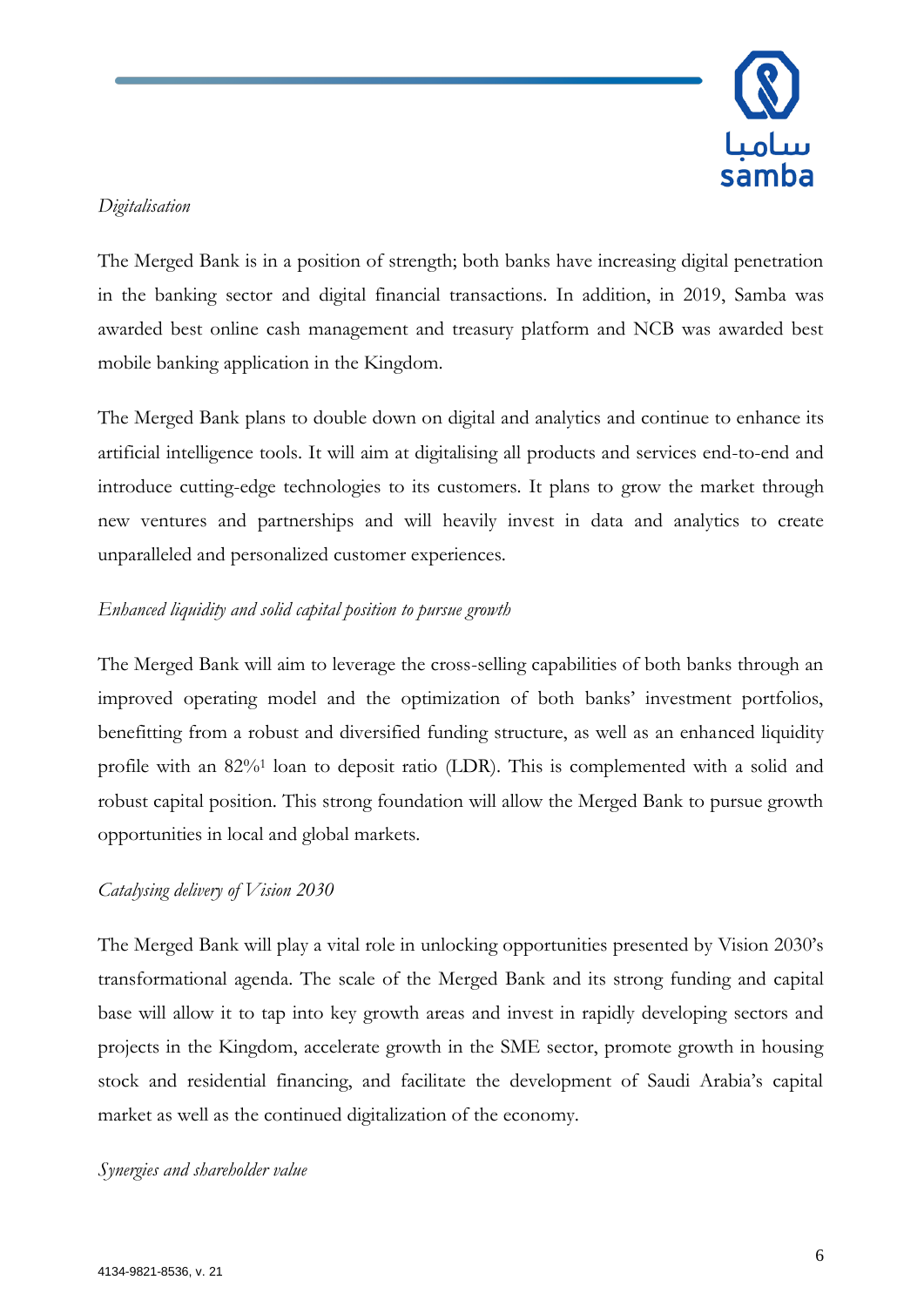

The Merger is expected to unlock approximately SAR 800 million (U.S.\$ 213 million) annually fully phased in cost synergies after integration is complete, representing 9%<sup>8</sup> of the combined cost base, with significant value creation potential, driven by increased scale, sharing of best practices and annual efficiency gains. There is also potential for revenue synergies between the two banks. One-time cash integration costs are expected to be approximately SAR 1.1 billion (U.S.\$ 293 million).

As a result of these synergies, the Merger is expected to be accretive to earnings per share for Samba and NCB shareholders, based on the annualised H1 2020 results for Samba and NCB (including fully phased in synergies and excluding one-time cash integration costs).

## *Growing international presence*

The Merged Bank will have an expanded international network enabling the Merged Bank to facilitate international trade and capital flows. The Merged Bank will be better placed to pursue further strategic expansion opportunities to better connect with global markets.

## *Grooming future leaders of the industry*

The Merged Bank will merge its talent pools and become a talent hub for the financial sector. Talent development will be a priority for the Merged Bank, as it aspires to groom future leaders of the industry through world-class training and development programs and offer rewarding career opportunities.

Please refer to Section 6 of this announcement regarding the basis on which the financial information included in this Section 2 has been prepared.

## **3. Key Terms of the Merger as agreed in the Merger Agreement**

### *Board and Governance Arrangements*

Subject to the receipt of relevant regulatory and shareholder approvals, the necessary steps

<sup>8</sup> Based on 2019 aggregated operating expenses before impairment.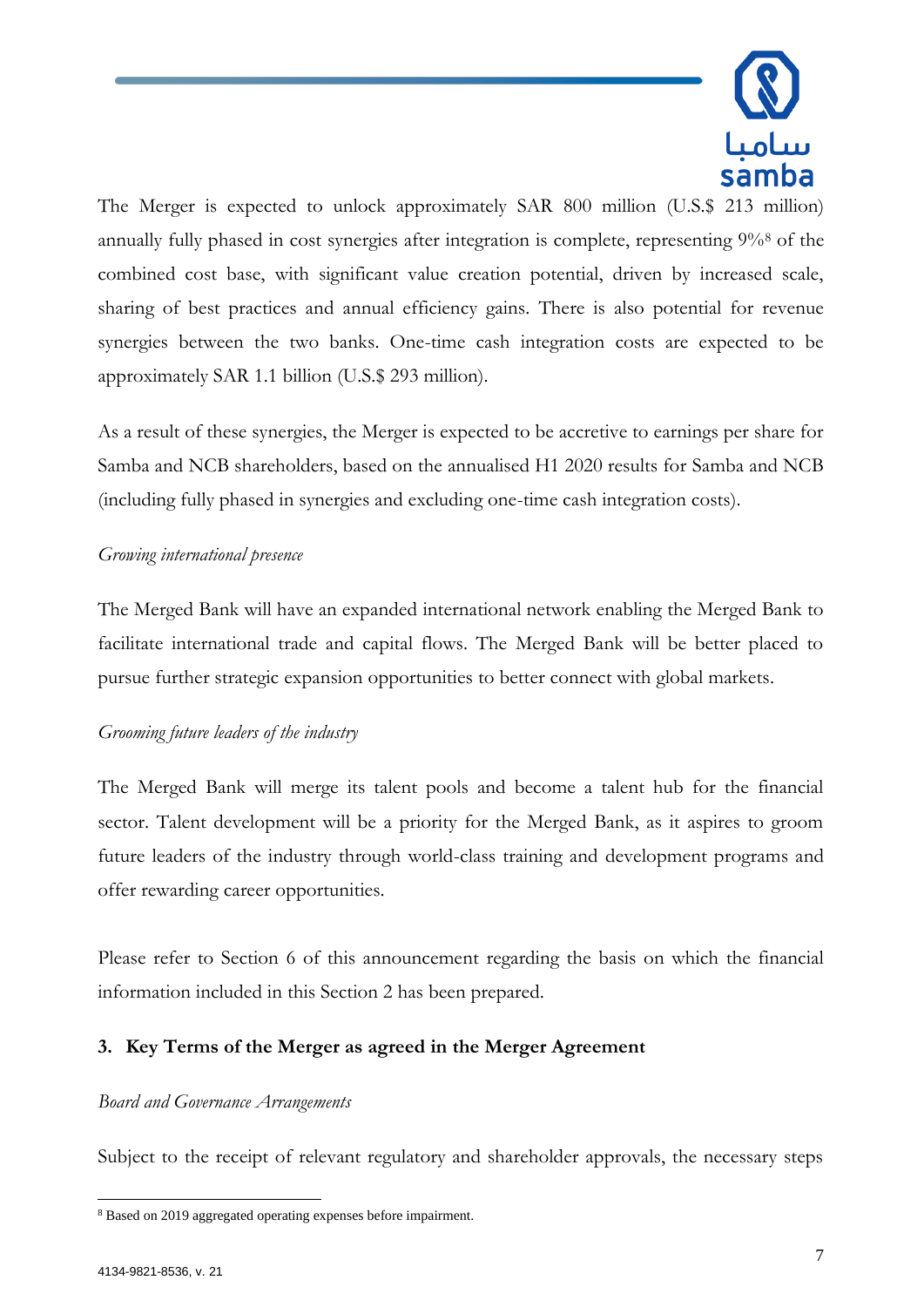

will be taken so that upon completion of the Merger, the composition of the board of the Merged Bank will be subject to the following changes:

- the size of the board of the Merged Bank will be increased from nine (9) to eleven (11) members; and
- Samba's current board will nominate two (2) individuals, whom the board of the Merged Bank will appoint to fill the two additional board seats.

As a result of the above changes, it is expected that, following completion of the Merger, the composition of the board of the Merged Bank will be as follows:

- the current substantial shareholders of Samba and NCB (i.e. PIF, GOSI and PPA) will continue to have a number of directors representing them that is equal to their representation on the board of NCB as of the time of completion of the Merger (at present the PIF has 4 representatives, PPA and GOSI each have 1 representative);
- two (2) directors will be nominated by Samba's current board (excluding the representatives of the substantial shareholders); and
- the remaining directors (currently, three (3) directors) will be from the then current board of NCB (excluding the representatives of the substantial shareholders).

Upon completion of the Merger, the two banks have agreed that it is intended that the necessary steps will be taken to:

- appoint Ammar AlKhudairy (the current chairman of Samba) as chairman of the board of directors of the Merged Bank; and
- appoint Saeed Al-Ghamdi (the current chairman of NCB) as managing director and group chief executive officer of the Merged Bank.

These changes will only take effect upon completion of the Merger. Until then, the current boards and executive management teams of both banks will continue to lead their respective banks independently.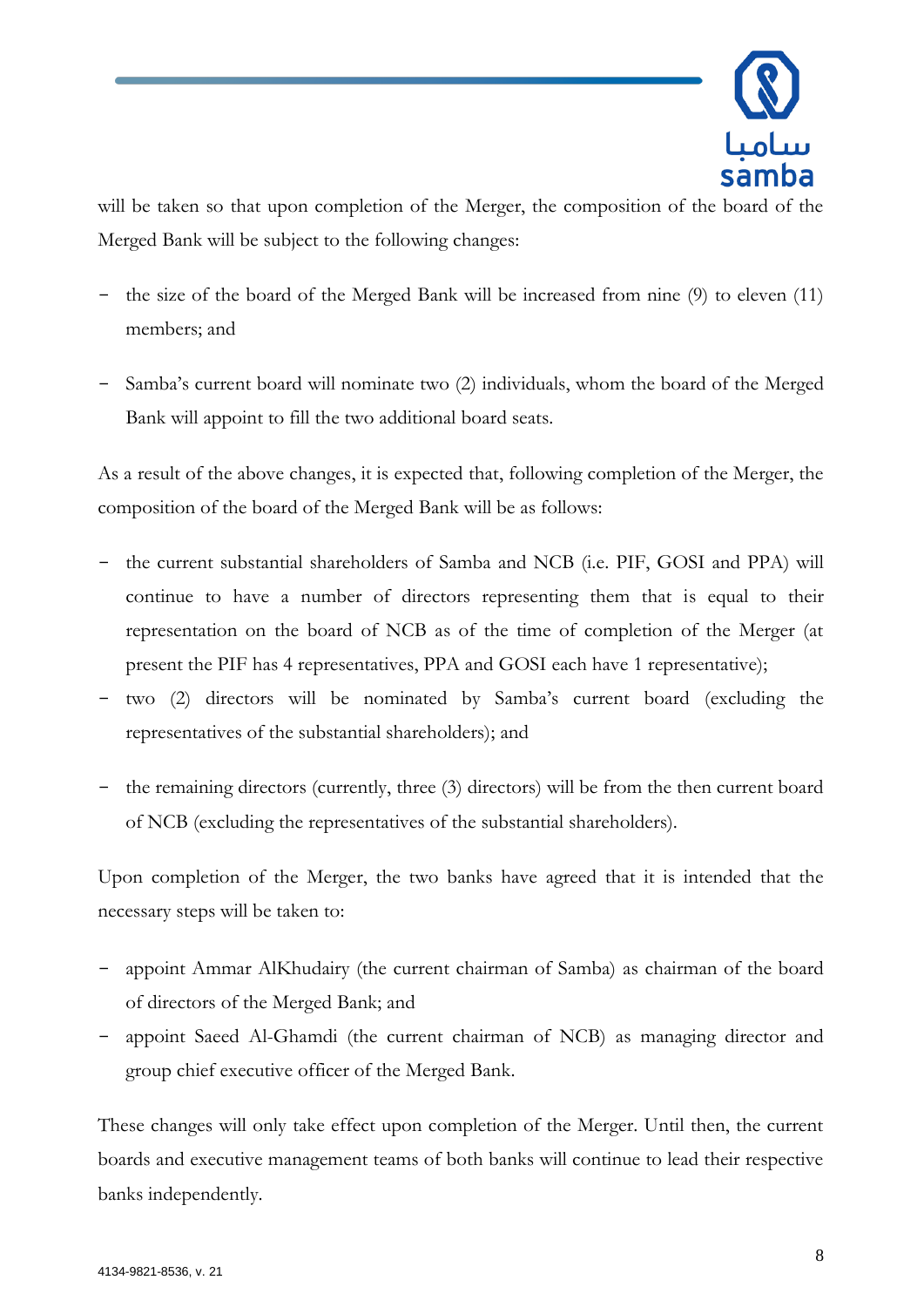

# *Headquarters*

The principal registered office of the Merged Bank will be located in Riyadh.

# *Company branding*

The two banks will work with a branding consultant to advise on the name, logo and branding of the Merged Bank.

# *Restrictions on conduct of business*

For the period from signing the Merger Agreement until the completion of the Merger, both banks have agreed to refrain from taking particular actions, subject to certain limitations and thresholds. In relation to dividends, neither Samba nor NCB will declare, make, set aside or pay any dividend or other distribution (whether in cash, shares or other property) for any period in respect of any share capital other than in line with (or below) the change in its net income over the last corresponding period in which a dividend was paid as set out in its interim or audited financial statements (as applicable).

Treasury shares held by either NCB or Samba shall not increase or decrease other than for certain purposes relating to the employee share schemes of each respective bank and in accordance with the terms of the Merger Agreement and relevant regulatory requirements.

## *Conditions to the Merger*

The Merger is subject to the satisfaction of a number of conditions, which are summarised below:

- the approval of the Saudi Arabian Monetary Authority, the Capital Market Authority, the General Authority for Competition, the Ministry of Commerce and the Saudi Stock Exchange (Tadawul);
- the approval by Samba's shareholders and NCB's shareholders of the Merger and its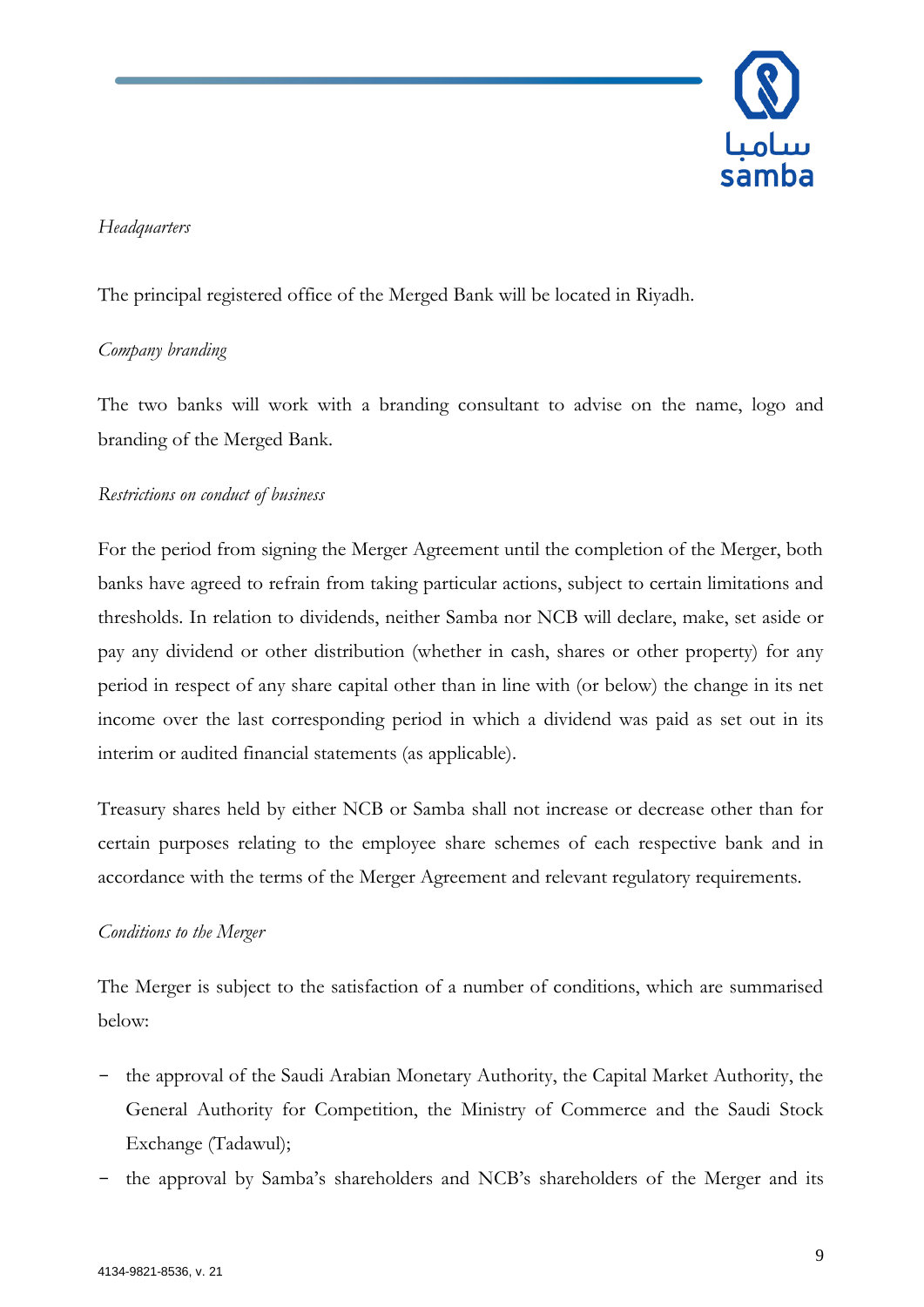

related resolutions through extraordinary general assemblies of both banks to be convened in accordance with the applicable regulatory requirements;

- obtain all required consents and/or waivers from all relevant parties in connection with Samba's Euro Medium Term Notes Programme, or such notes being repaid or redeemed in full;
- no material adverse event (as such term is defined in the Merger Agreement) having occurred and being continuing;
- there being no breach of certain warranties set out in the Merger Agreement, unless such breach has been remedied (if possible);
- the creditor objection period having expired and all Samba creditor objections (if any) having been withdrawn or addressed in accordance with the Companies Law; and
- no governmental body in the Kingdom having prohibited the completion of the Merger in accordance with the terms of the Merger Agreement.

## *Other approvals/notifications*

In addition, both banks will work together to identify and make any required notifications or obtain any required approvals, including from relevant third parties.

### *Integration*

Each bank has agreed to appoint its chairman (or any other representative) to work together to prepare and agree a general integration plan for the Merged Bank. Such representatives may also establish an integration committee (and subcommittees as necessary) to oversee such integration planning. However, each bank shall remain wholly independent until the completion of the Merger.

### *Termination*

The Merger Agreement may terminate upon the occurrence of a number of events, including: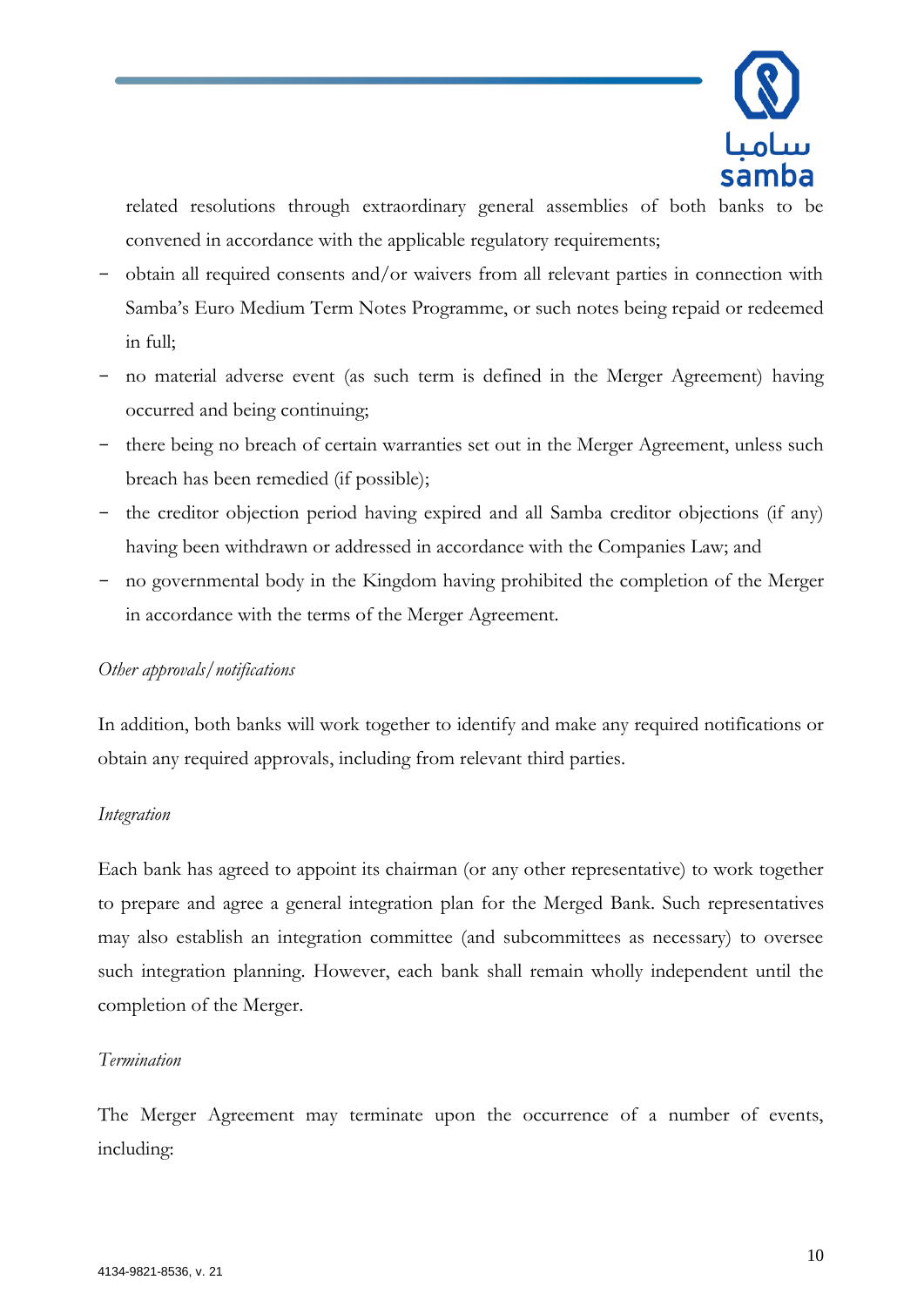

- if either bank commits a breach of certain provisions of the Merger Agreement and such breach constitutes a material adverse event (as such term is defined in the Merger Agreement);
- if a regulatory approval is not obtained and failure to obtain such approval would have a material adverse effect on the Merged Bank;
- if the completion of the Merger does not occur, or the conditions are not satisfied or waived within, one year of the date of the Merger Agreement; and
- if the banks agree to terminate the Merger Agreement in writing.

## **4. Related Parties and Conflicted Directors**

The Merger includes related parties who are, as of the date of this announcement, PIF, GOSI and PPA, as a result of their being substantial shareholders and having representatives on the boards of both banks.

Moreover, each of (i) Mr. Yazeed Alhumied (in his capacity as a representative of PIF in Samba's board of directors); (ii) Dr. Ibrahim Almojel (in his capacity as a representative of PIF in Samba's board of directors, and as a shareholder in NCB); (iii) Mr. Eyad Alhusain (in his capacity as a representative of GOSI in Samba's board of directors); (iv) Mr. Ali Alireza (in his capacity as a representative of PPA in Samba's board of directors, and as a shareholder in NCB); and (v) Dr. Walid Abanumay (in his capacity as a shareholder in NCB) have declared their interest in the Merger, and therefore did not vote on the Samba's board resolution approving Samba's entry into the Merger Agreement.

Related parties and directors who have declared their interest in the Merger will be subject to the regulatory restrictions relating to the voting of common/conflicted shareholders as applied by the CMA.

### **5. Status of the Merger and Next Steps**

Samba and NCB will commence working to satisfy the conditions required to complete the Merger, including obtaining the relevant regulatory approvals. Completion of the Merger is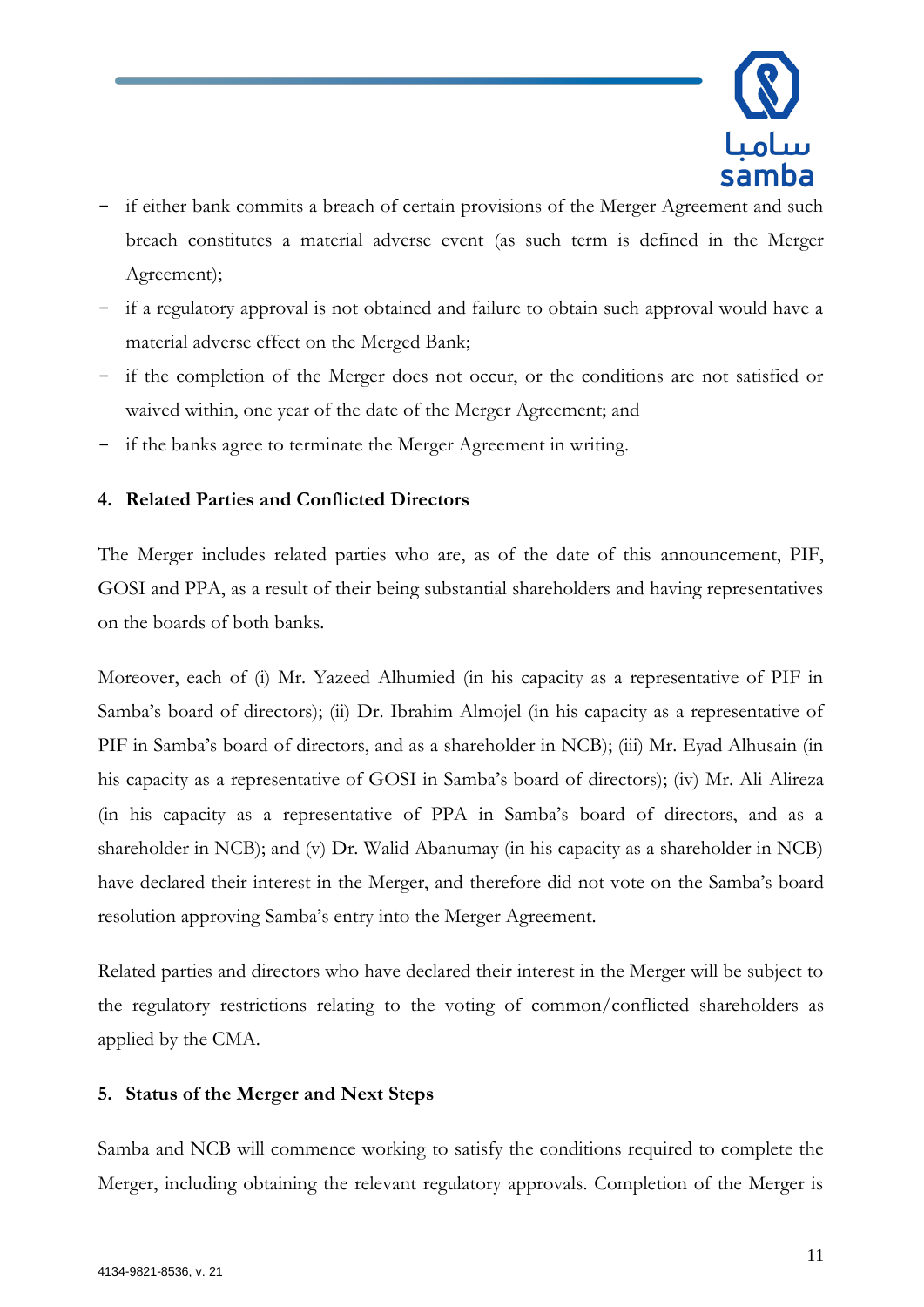

not guaranteed and remains subject to all of the conditions set out in the Merger Agreement.

Once all relevant regulatory approvals have been obtained, Samba's board of directors will issue a circular addressed to Samba's shareholders setting out its views in relation to the Merger. NCB will concurrently publish an offer document to the shareholders of Samba which will set out relevant details of the Merger. The Samba shareholders must carefully review the board circular and offer document before making any decision in relation to how to vote on the Merger.

Both banks will thereafter call for their respective extraordinary general assemblies to vote on the Merger.

The banks expect the Merger to complete during the first half of 2021. It is expected that integration planning will take the next few months until completion of the Merger, after which, integration execution will be expedited over the coming three  $(3)$  years.

Morgan Stanley Saudi Arabia is acting as financial adviser and Khoshaim & Associates is acting as legal adviser to Samba in connection with the Merger.

Samba will make further announcements as and when material developments occur in relation to the Merger.

### **6. Important Notices**

This announcement does not constitute a prospectus, a shareholder circular or an equivalent document.

The implications of the Merger for persons resident in, or citizens of, jurisdictions outside of Saudi Arabia may be affected by the laws of such jurisdictions. The ability to participate in the Merger for persons not resident in Saudi Arabia may be affected by the laws of such jurisdictions. Such persons should inform themselves of and observe any applicable requirements.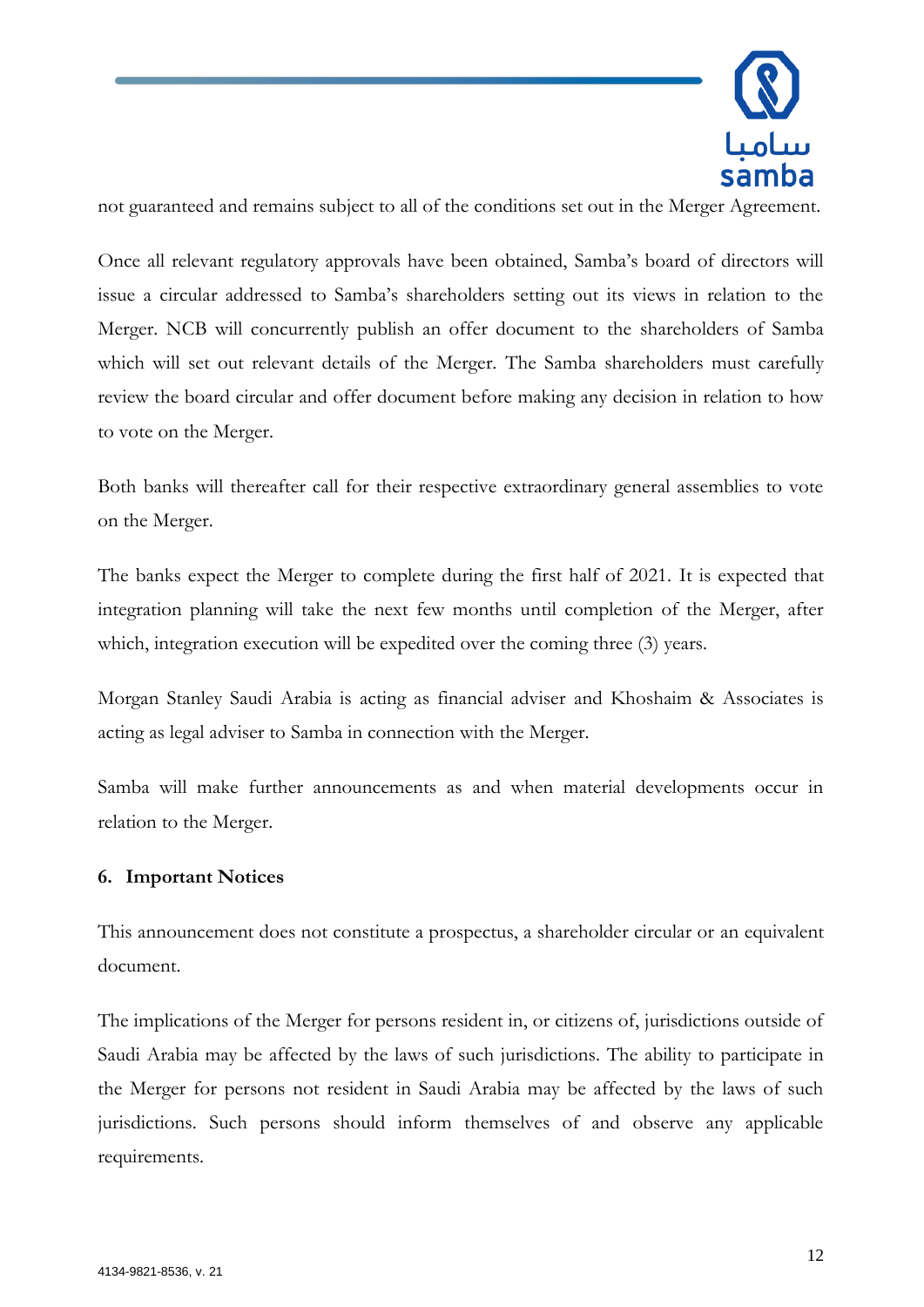

## **No profit forecasts or estimates**

Nothing in this announcement is intended, or is to be construed, as a profit forecast or to be interpreted to mean that earnings per Samba or NCB share for the current or future financial years, will necessarily match or exceed the historical published earnings per Samba share or NCB share.

## **Presentation of Financial Information**

Save where expressly stated otherwise, financial information contained in this announcement is based on the aggregation of reported half year 2020 financial information of each of NCB and Samba rather than audited pro forma financial information and has not been independently verified by auditors or otherwise. The aggregated financial information included in this announcement will not match the pro forma financial information included in the offer document or the shareholders' circular prepared in connection with the Merger; these differences will arise as a result of various factors and adjustments, including for goodwill and other accounting matters.

Amounts expressed in this announcement in US Dollars (U.S.\$) have been converted from the original amounts in Saudi Riyal (SAR) using a conversion rate of 3.75 SAR per U.S.\$.

### **Forward Looking Statements**

This announcement, including information incorporated by reference in this announcement, made regarding the Merger, and other information published by Samba and NCB contain statements which are, or may be deemed to be, "forward-looking statements". All statements, other than statements of historical fact are, or may be deemed to be, forwardlooking statements. Forward-looking statements are prospective in nature and are not based on historical facts, but rather on assumptions, expectations, valuations, targets, estimates, forecasts and projections of Samba and NCB about future events, and are therefore subject to risks and uncertainties which could cause actual results, performance or events to differ materially from those expressed or implied by the forward-looking statements.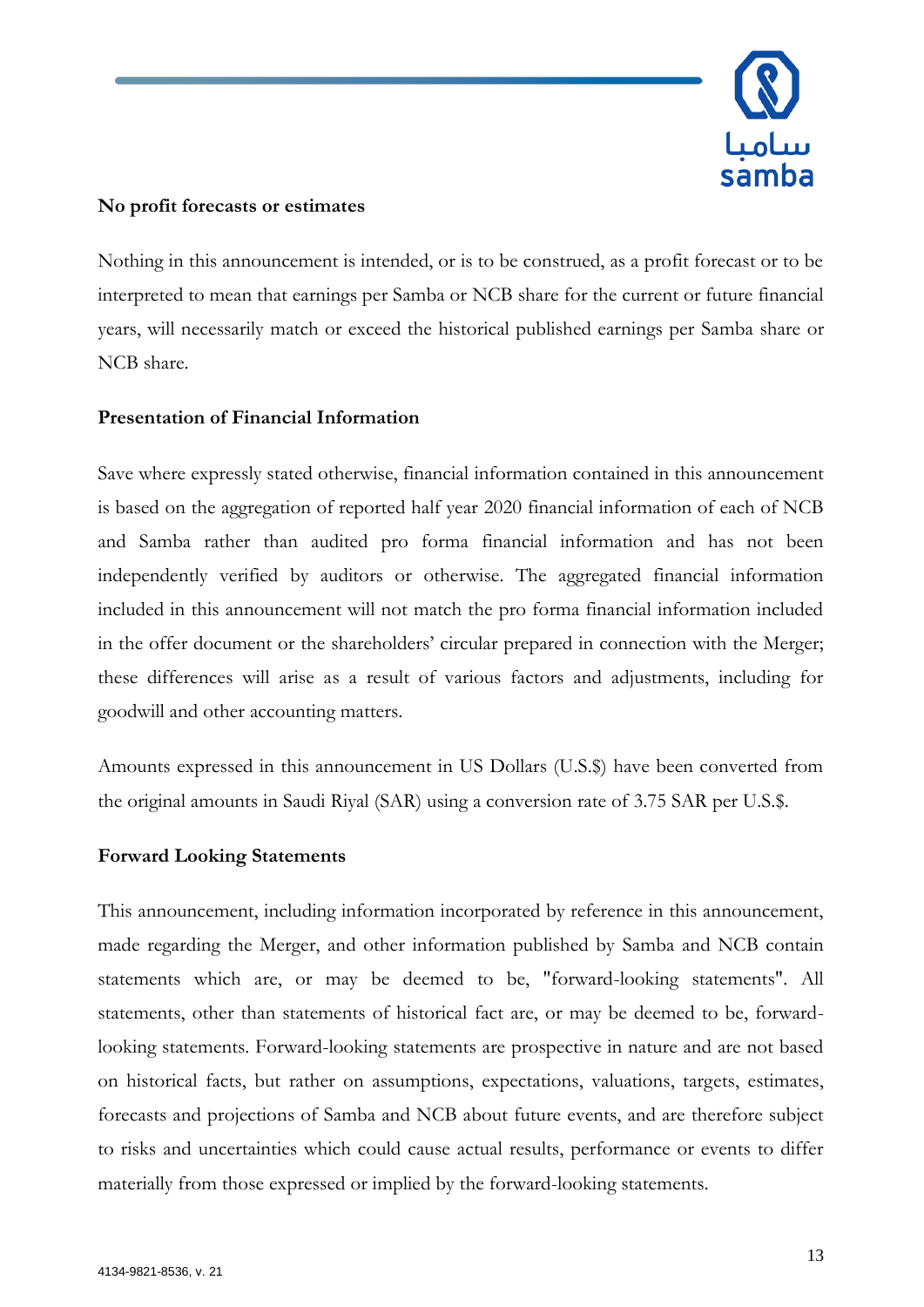

The forward-looking statements contained in this announcement include statements relating to the expected effects of the Merger on Samba, NCB, the Merged Bank, the expected timing and scope of the Merger and other statements other than historical facts.

Often, but not always, forward-looking statements can be identified by the use of forwardlooking words such as "plans", "expects", "budget", "targets", "aims", "scheduled", "estimates", "forecast", "intends", "anticipates", "seeks", "prospects", "potential", "possible", "assume" or "believes", or variations of such words and phrases or statements that certain actions, events or results "may", "could", "should", "would", "might" or "will" be taken, occur or be achieved. Although Samba and NCB believe that the expectations reflected in such forward-looking statements are reasonable, Samba and NCB can give no assurance that such expectations will prove to be correct. By their nature, forward-looking statements involve risks (known and unknown) and uncertainties (and other factors that are in many cases beyond the control of Samba and/or NCB) because they relate to events and depend on circumstances that may or may not occur in the future.

There are a number of factors that could affect the future operations of Samba, NCB and/or the Merged Bank and that could cause actual results and developments to differ materially from those expressed or implied by such forward-looking statements. These factors include the satisfaction (or, where permitted, waiver) of the conditions to the Merger, as well as additional factors, such as: domestic and global business and economic conditions; asset prices; market related risks such as fluctuations in interest rates and exchange rates, industry trends, competition, changes in regulation, changes in the policies and actions of governments and/or regulatory authorities (including changes related to capital and tax), changes in political and economic stability, disruption in business operations due to reorganisation activities, interest rate, inflation, deflation and currency fluctuations, the timing impact and other uncertainties of future or planned acquisitions or disposals or offers, the inability of the Merged Bank to realise successfully any anticipated synergy benefits when the Merger is implemented (including changes to the Board and/or employee composition of the Merged Bank), the inability of NCB to integrate successfully Samba's